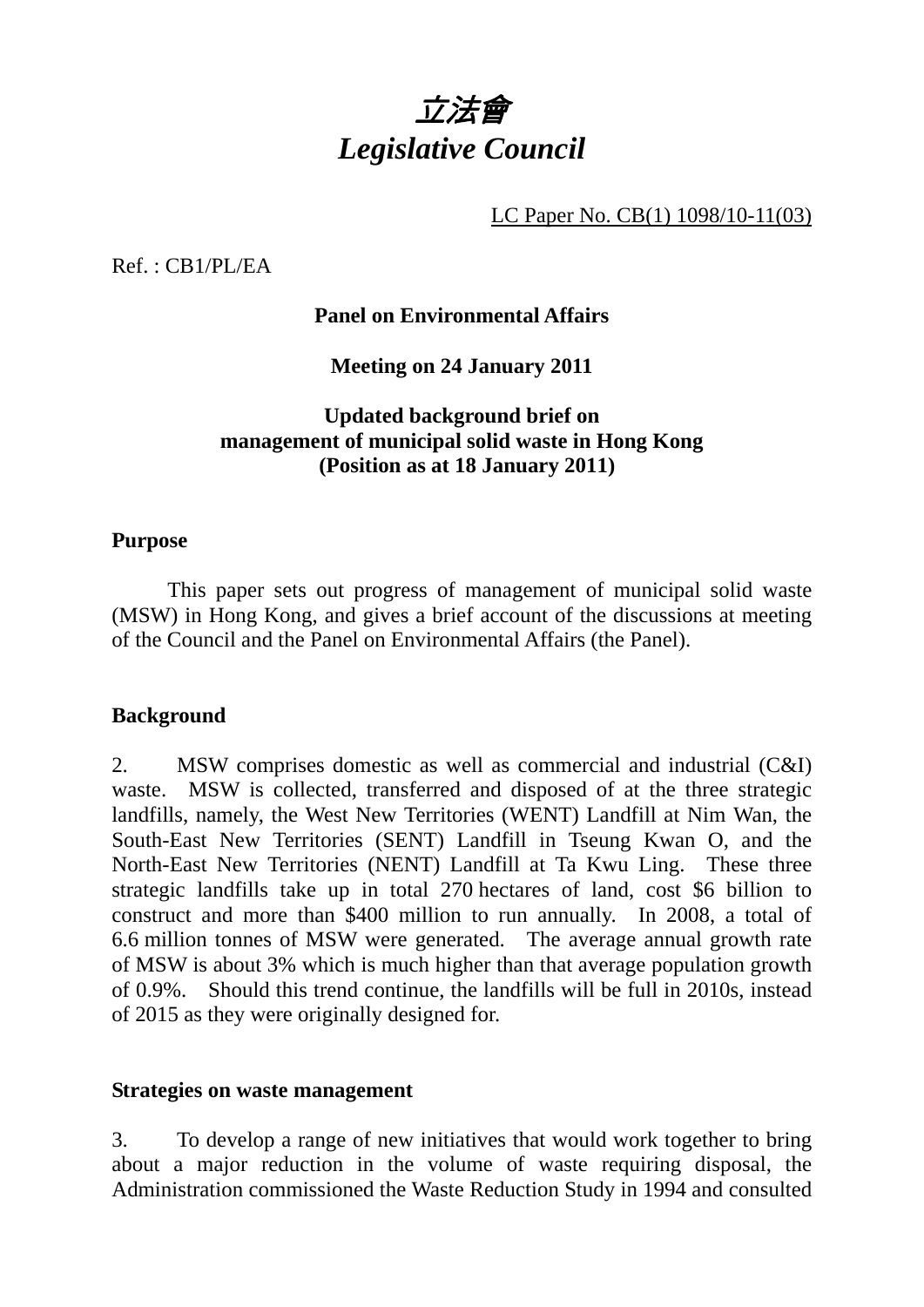the public on recommendations of the Study in mid-1997. On the basis of the public response and taking into account latest policy developments as well as technological renovation, the Administration issued the 10-year Waste Reduction Framework Plan (WRFP) in 1998 with the following objectives:

- to extend the useful life of existing landfills;
- to minimize the amount of waste produced that requires disposal;
- to increase the waste recycling rate;
- to promote education and awareness in the community of the true costs of waste management so that we can review how these costs are met;
- to encourage maximum efficiency in waste management operations and minimize the costs associated with the collection, treatment and disposal of wastes; and
- to help conserve the earth's non-renewable resources;

# **Policy Framework for the Management of Municipal Solid Waste (2005-2014)**

4. To address the serious and imminent waste problem in a holistic manner, the Administration published the Policy Framework for the Management of Municipal Solid Waste (2005-2014) (Policy Framework) in December 2005, which set outs a comprehensive waste management strategy to tackle the waste problem ahead and to achieve the following targets -

- Target 1: *Waste avoidance and minimization* to reduce the amount of MSW generated in Hong Kong by 1% per annum up to the year 2014;
- Target 2: *Reuse, recovery and recycling* to increase the overall recovery rate of MSW to 45% by 2009 and 50% by 2014; and
- Target 3: *Bulk reduction and disposal of unavoidable waste* to reduce the total MSW disposed of in landfills to less than 25% by 2014.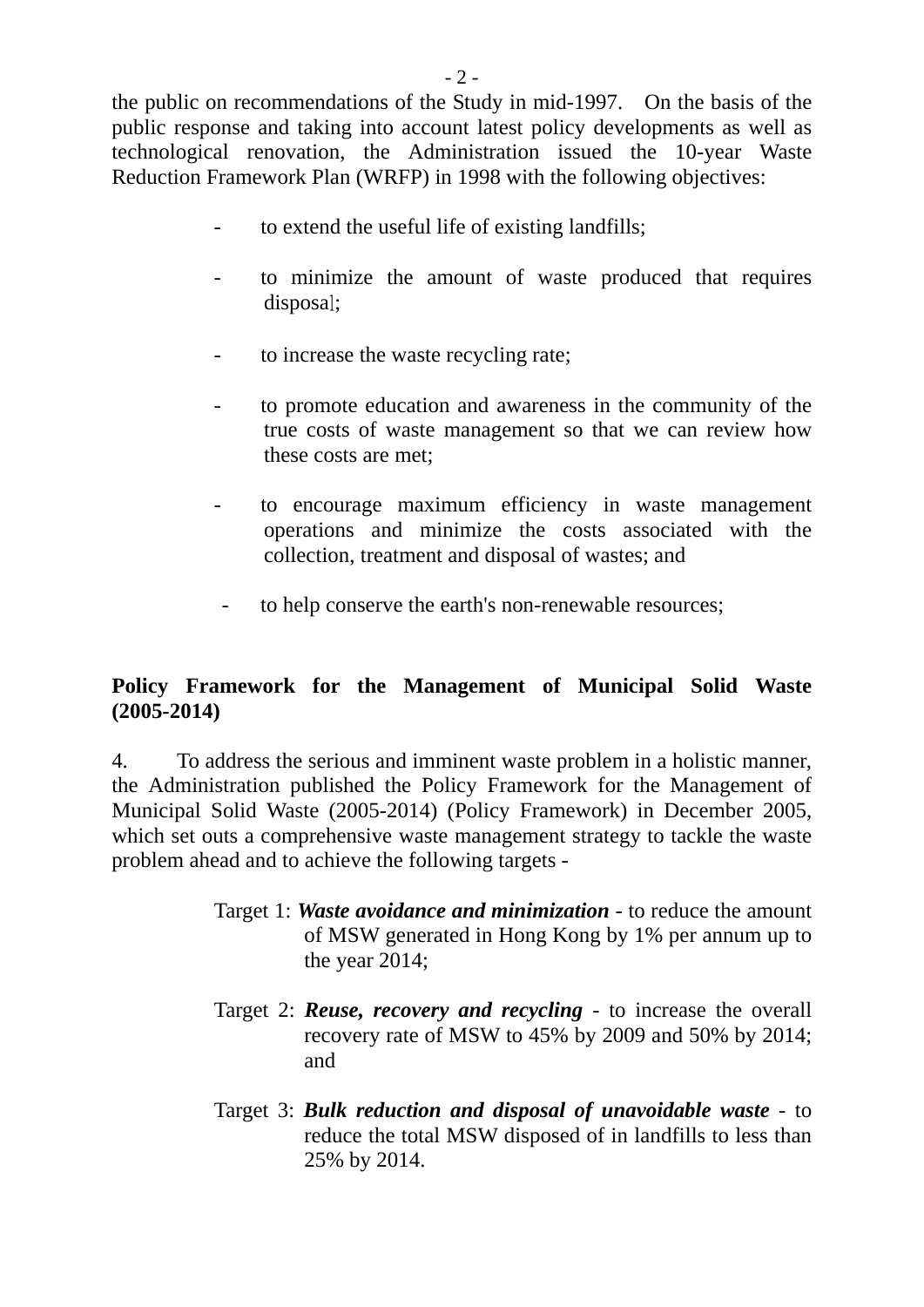5. The emphasis of the way forward on MSW management from 2005 to 2014 is on community participation and the "polluter-pays" principle. The key initiatives in the Policy Framework are as follows -

- (a) expedite the roll-out of territory-wide waste recovery programmes to increase the amount of local recyclables;
- (b) introduce mandatory producer responsibility schemes (PRSs) through new legislation upon completion of detailed studies on product-specific measures;
- (c) examine ways of introducing charging for MSW;
- (d) continue to encourage waste recycling through provision of short-term tenancies of suitable sites for longer duration with conditions for local waste recycling businesses on a case-by-case basis where circumstances warrant;
- (e) continue to develop the EcoPark exclusively for the environmental industry;
- (f) all Government departments to adopt a green procurement policy as far as practicable;
- (g) continue to encourage the development of recycling technology projects through the Environment and Conservation Fund, Innovation and Technology Fund and funds for small and medium enterprises;
- (h) introduce landfill disposal bans to complement PRSs; and
- (i) extend the existing strategic landfills.

### **Progress of the key initiatives in the Policy Framework**

6. Issues relating to the pressing waste problem have been discussed at meetings of Council and the Panel, the latter has held various meetings to discuss the subject and invited relevant deputations to express their views where appropriate. In general, the Panel supports the "3R" principle (i.e. reduce, reuse and recycle) in managing MSW, and the development of the three inter-related components in a coordinate fashion.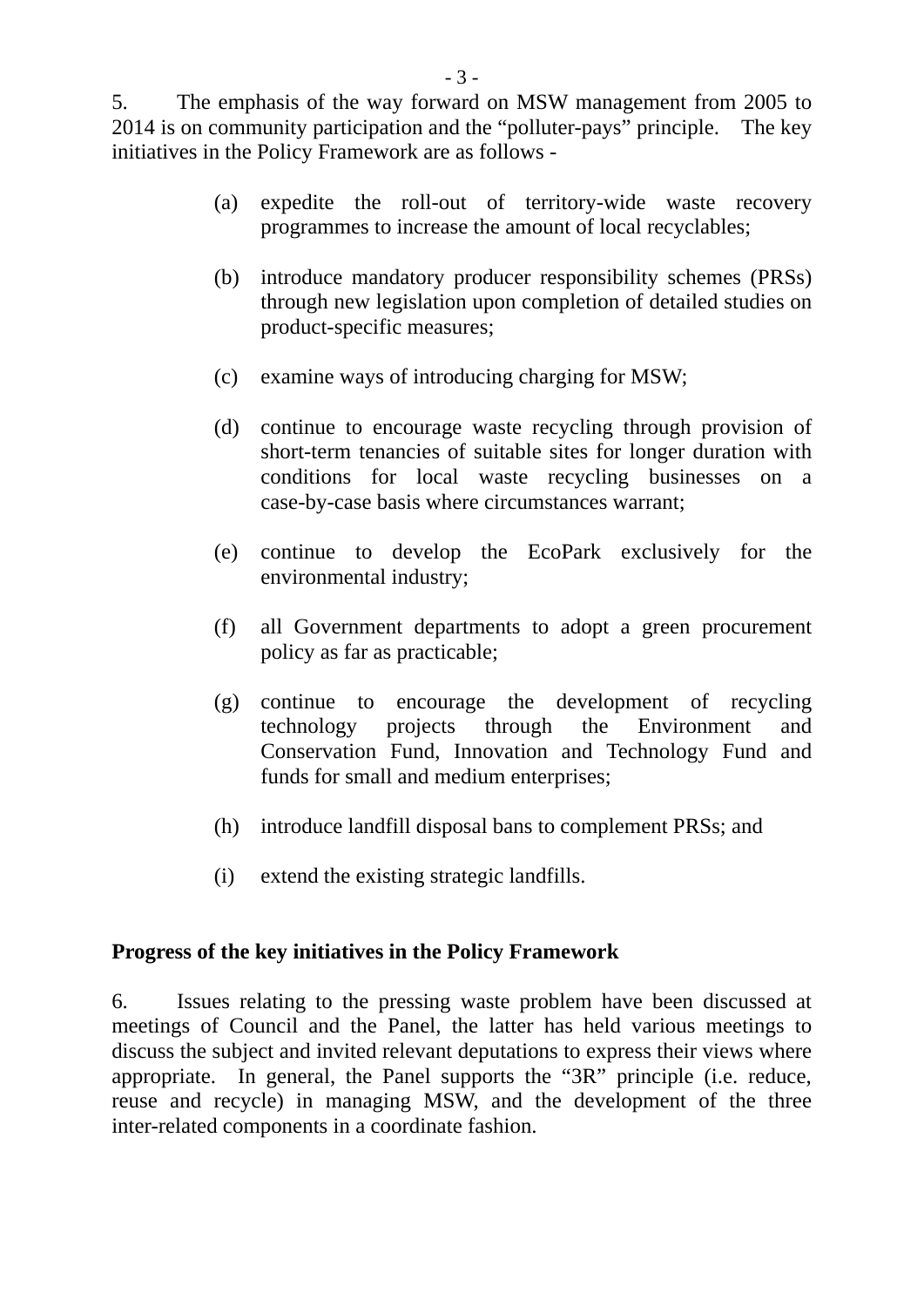Waste avoidance and minimization

7. While acknowledging that the target of reducing the amount of MSW generated in Hong Kong by 1% per annum up to the year 2014 has taken into account the annual growth rate of 3% for MSW generated in Hong Kong (i.e. the reduction target represents a total gross reduction of 4% of MSW per annum), the Panel has held the view that the target is too conservative. It has also pointed out that a drastic reduction in waste generation could be achieved once a proper waste reduction policy is put in place as in the case of Taiwan where the waste reduction rate has increased from 2.4% to 50% following the implementation of waste reduction measures.

# *Product Responsibility Schemes*

8. As highlighted in the Policy Framework, the "polluter-pays" principle should be adopted to provide economic incentives for the public to reduce and recycle waste. In line with this principle, PRS will enable manufacturers, importers, retailers and consumers to share the eco-responsibility of reducing, recovering and recycling certain products so as to minimize the environmental impact. Voluntary PRS programmes have been rolled out progressively to recover rechargeable batteries, computer equipment, glass containers and fluorescent lamps. Regulatory Impact Assessment studies on PRS for electrical and electronic equipment, beverage containers and plastic bags have also been conducted.

9. The Panel generally supports the introduction of PRS since it is unfair to require the public to shoulder waste charges while producers are not responsible for disposal of the products they produce. Besides, Hong Kong has already lagged behind many overseas countries on the implementation of PRS. As a result, the Product Eco-responsibility Ordinance (Cap. 603) was enacted in July 2008. The Ordinance is a piece of framework legislation which contains a purpose clause setting out its objectives and intended coverage. It also provides for enforcement powers and an appeal mechanism, which can be applied (with or without modification as appropriate) to other PRS when introduced under the primary legislation in future. Each and every new PRS must be implemented through amendments to the principal Ordinance. The legislative approach has been adopted taking into account the Panel's view. The report of the relevant Bills Committee is hyperlinked below.

10. The environmental levy on plastic shopping bags (PSB) is the first PRS under the Ordinance. The implementation details of the environmental levy scheme are set out in Product Eco-responsibility (Plastic Shopping Bags) Regulation which has come into operation on 1 July 2009. The report of the relevant Subcommittee is hyperlinked below. To ascertain the effectiveness of the levy scheme on PSB, some Panel members have suggested that a study on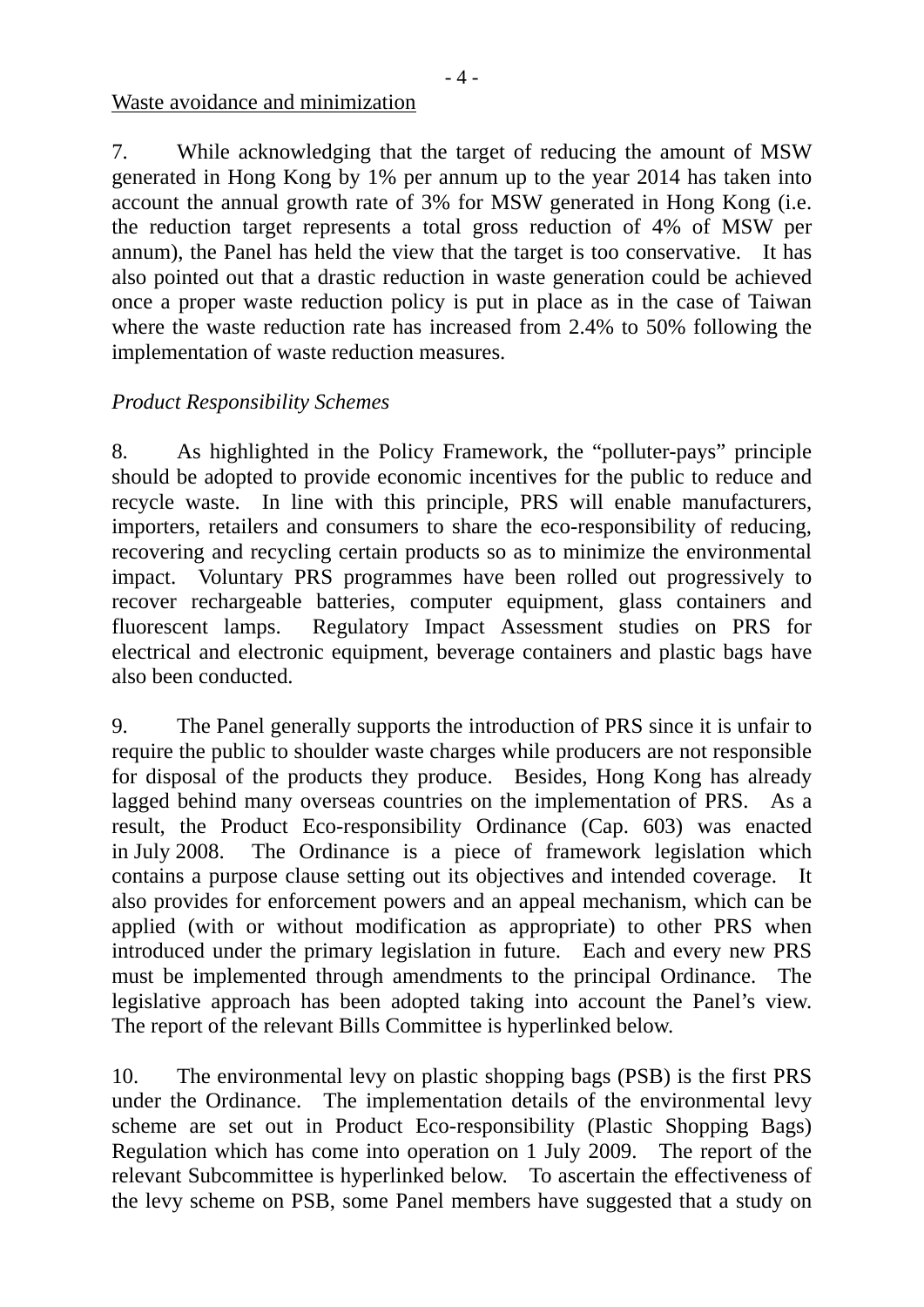the use of plastic bags, including garbage bags, should be conducted. Efforts should also be made to encourage retailers not yet covered by the environmental levy scheme to work with green groups to launch voluntary reduction initiatives on PSB.

11. In January 2010, the Administration launched a three-month public consultation exercise on the proposal to introduce a mandatory PRS for waste electrical and electronic equipment (WEEE). The proposed WEEE Scheme will cover television sets, washing machines, refrigerators, air conditioners, and computer products (including desktops, laptops, printers, scanners and monitors), which account for about 86% of WEEE generated in Hong Kong. When purchasing new regulated products, consumers will need to contribute to the costs of collecting and treating the regulated WEEE. An appropriate level of fee under the proposed WEEE Scheme will be worked out in the context of design of the Scheme. Importers, distributors or retailers will need to ensure that regulated products to be sold are affixed with specified labels, representing the contributions to the costs of WEEE Scheme. When a new regulated product is purchased by a consumer, retailers will need to take back their equivalent old equipment (including equipment bought before the introduction of the Scheme) free of charge on a "new for old" basis. The retailer's take-back obligation will deem to have discharged if consumers choose to keep the old equipment for continued use or dispose it through alternative means. The operational details of the labelling and charging system will be worked out in consultation with the trades. Permit controls will be applied to the import and export of used regulated products and regulated WEEE on environmental considerations. Licensing requirements for processing and storage of used regulated products and regulated WEEE will also be introduced to properly manage the potential environmental hazard arising from these activities. Details of the proposed WEEE Scheme are set out in the Consultation Document which is hyperlinked below. To ensure proper handling of the regulated WEEE, the Waste Disposal Ordinance (Cap. 354) will be amended to ban disposal of all regulated WEEE as ordinary trash. While supporting the need for proper handling of WEEE, the Panel has expressed concern about the lack of details in the Consultation Document, including the level of fees under the WEEE Scheme and the impacts on consumers, importers, distributors, retailers and second-hand dealers etc.

## *MSW charging*

12. Given Hong Kong's multi-storey, multi-tenant household setting and the prevailing waste collection arrangement, the Administration conducted a three-month trial scheme in 2007 to examine the logistical requirements for introducing a viable rate charge scheme under different domestic housing settings. A territory-wide Baseline Study to collect key information on the waste generation and waste management of different C&I establishments is also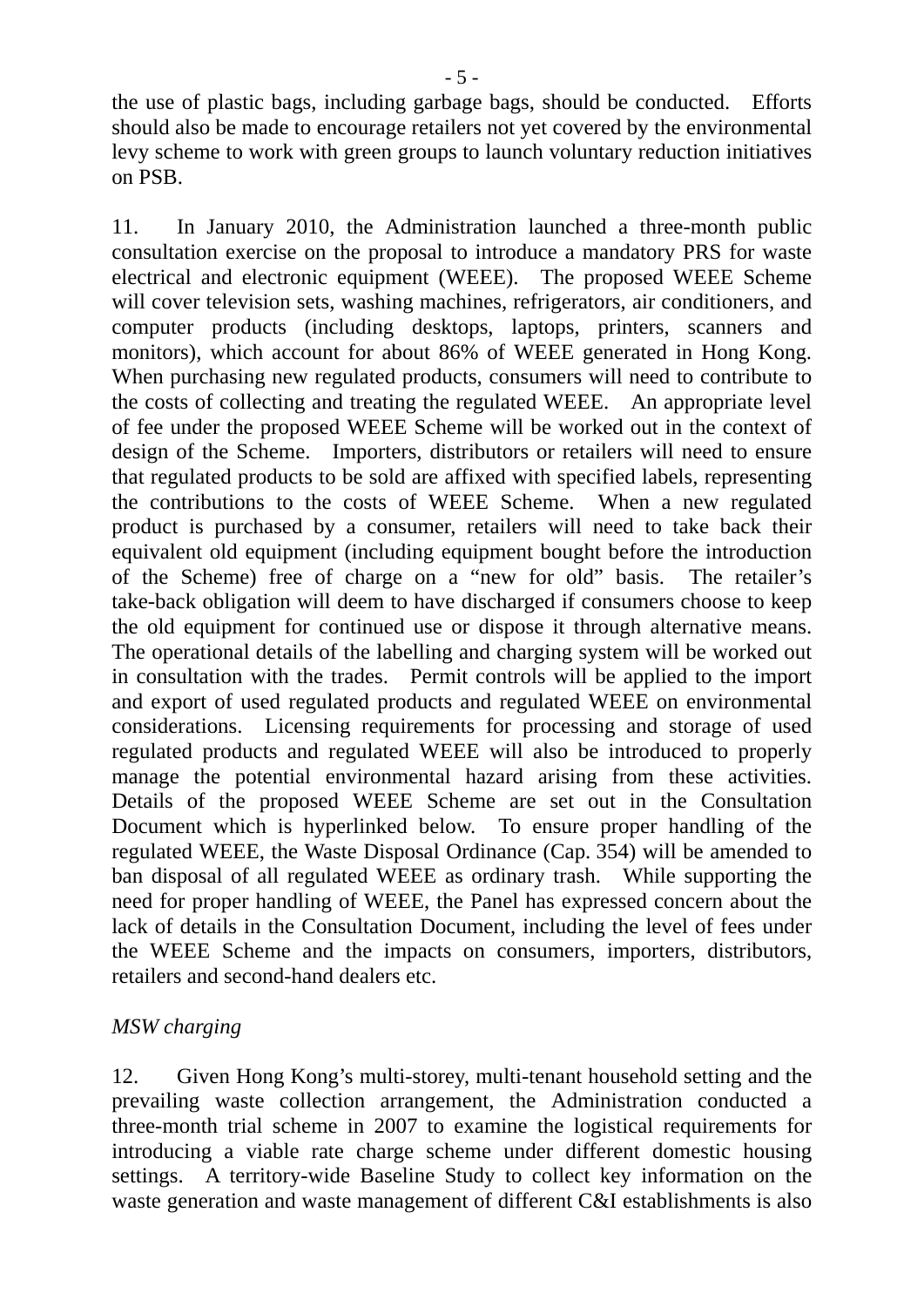underway. The information collected will provide a useful reference for the development of a practicable charging scheme for MSW. The Panel has agreed that measures should be taken to reduce and recycle C&I waste which has been increasing over the years alongside the economic growth, particularly food waste which constitutes some 28% of C&I waste.

## Reuse, recovery and recycling

13. To reverse the rising trend of waste requiring disposal, various measures have been taken to enhance source recovery of waste for recycling, which helps reduce the quantity of waste that requires disposal. As a result, the overall MSW recovery rate rose from 34% to 45% in 2007 and 48% in 2008. In particular, the domestic waste recovery rate has increased from 13% in 2002 to 16% in 2005 to 31% in 2008.

14. Back in 1998, following the publication of WRFP, the Administration commenced a programme of placing three-coloured separation bins at housing estates, schools and public places to collect waste paper, aluminum cans and plastic bottles for recycling. In 2004, 140 000 tonnes of waste were collected for recycling through this scheme. In parallel to placing three-coloured separation bins, a 16-month Wet/dry Waste Separation Pilot Programme was carried out in four housing estates from April 2003 to July 2004. Participating households separated wastes into wet and dry wastes which were then gathered at Refuse Collection Points of the estates by cleansing workers. Contractors of the Food and Environmental Hygiene Department then delivered the wastes to Island East Refuse Transfer Station for sorting. The sorted dry wastes were sold to recyclers. Revenue generated was used to offset the sorting cost. While the Programme in tandem with the three-coloured bin scheme in the four participating estates recovered 12% more recyclables than the three-coloured bin scheme alone in non-participating estates, it was considered not sustainable as the processing cost was high.

15. With the experience gained, a 12-month pilot programme on Source Separation of Waste was launched in August 2004 in 13 housing estates in the Eastern District covering about 37 000 households and a population of about 120 000. The pilot programme aimed to make it more convenient for residents to separate domestic waste at source by encouraging and assisting property management companies to provide waste separation facilities on each floor of the building. It also aimed to expand the types of recyclables to be collected to include all plastics, all metals and other types of recyclables such as old clothing and waste electrical products. Under the pilot programme, recyclables were separated within each estate and sold to recyclers direct without having to be transported to a central location for additional sorting, which makes the operation more cost-effective. Initial results of the pilot scheme showed that the volume of recovered recyclables had increased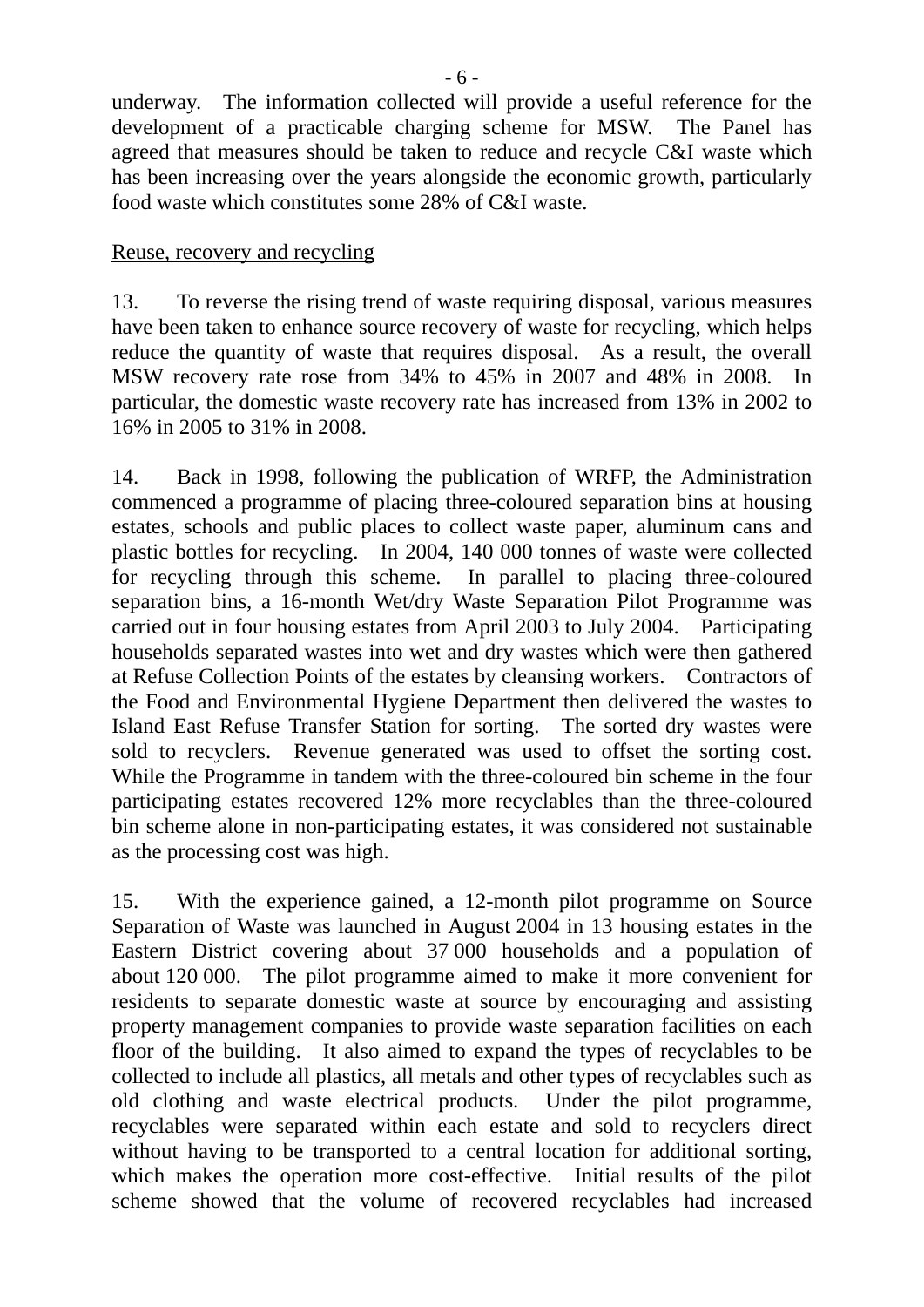significantly. In view of the encouraging results, the Administration rolled out a territory-wide campaign in January 2005 to promote separation of domestic waste at source. The number of participating housing estates reached 833 housing estates in January 2008 and further increased to 1 071 housing estates in March 2009, covering about one million and 1.3 million households or some 45% and 56% of the population respectively. Of the participating housing estates, around 30% have implemented a floor-to-floor mode of waste separation, while the remaining set up waste separation facilities on the ground floor to collect different types of recyclables. The target is to cover 80% of the population by the end of 2010.

16. In addition to the above programmes, three-coloured waste separation bins are placed at public places and Government venues by a number of departments, including the Food and Environmental Hygiene Department, Leisure and Cultural Services Department, Agriculture, Fisheries and Conservation Department and Government Property Agency. As at November 2008, some 28 500 three-coloured waste separation bins have been placed at various locations. The Panel has expressed concern about the effectiveness of the three-coloured bin scheme. Some Panel members have opined that segregation of domestic waste at source cannot be further advanced given the space constraints of most households in Hong Kong. Consideration should be given to providing financial assistance to encourage more innovative recycling initiatives, such as incorporation of new features in building design to facilitate waste segregation. Legislation may also be required to mandate the provision of waste segregation facilities in new buildings.

17. According to the Administration, certain new building developments are required under the Building (Refuse Storage and Material Recovery Chambers and Refuse Chutes) Regulation (Cap. 123H) to provide refuse storage and material recovery chamber or material recovery chamber, and to specify the minimum floor space of such chamber based on the total usable floor space of the building. To encourage developers to provide waste segregation facilities on each floor of a building, the Building (Planning) Regulation was also amended to allow refuse storage and material recovery rooms to be disregarded in the gross floor area calculation. Subsequent to the rolling out of the territory-wide source separation of domestic waste programme, the Administration proposed to further amend Cap. 123H to mandate the provision of refuse storage and material recovery room on every floor of new domestic buildings and the domestic part of composite buildings to facilitate source separation for material recovery. When the legislative proposal was discussed by the Panel on 25 February 2008, members emphasized the need to ensure that the space allocated for refuge storage and material recovery facilities should be used for the said purpose and not other purposes for the benefit of developers. There was also a need for the owners' corporations and/or management companies to encourage residents to make better use of the segregation bins for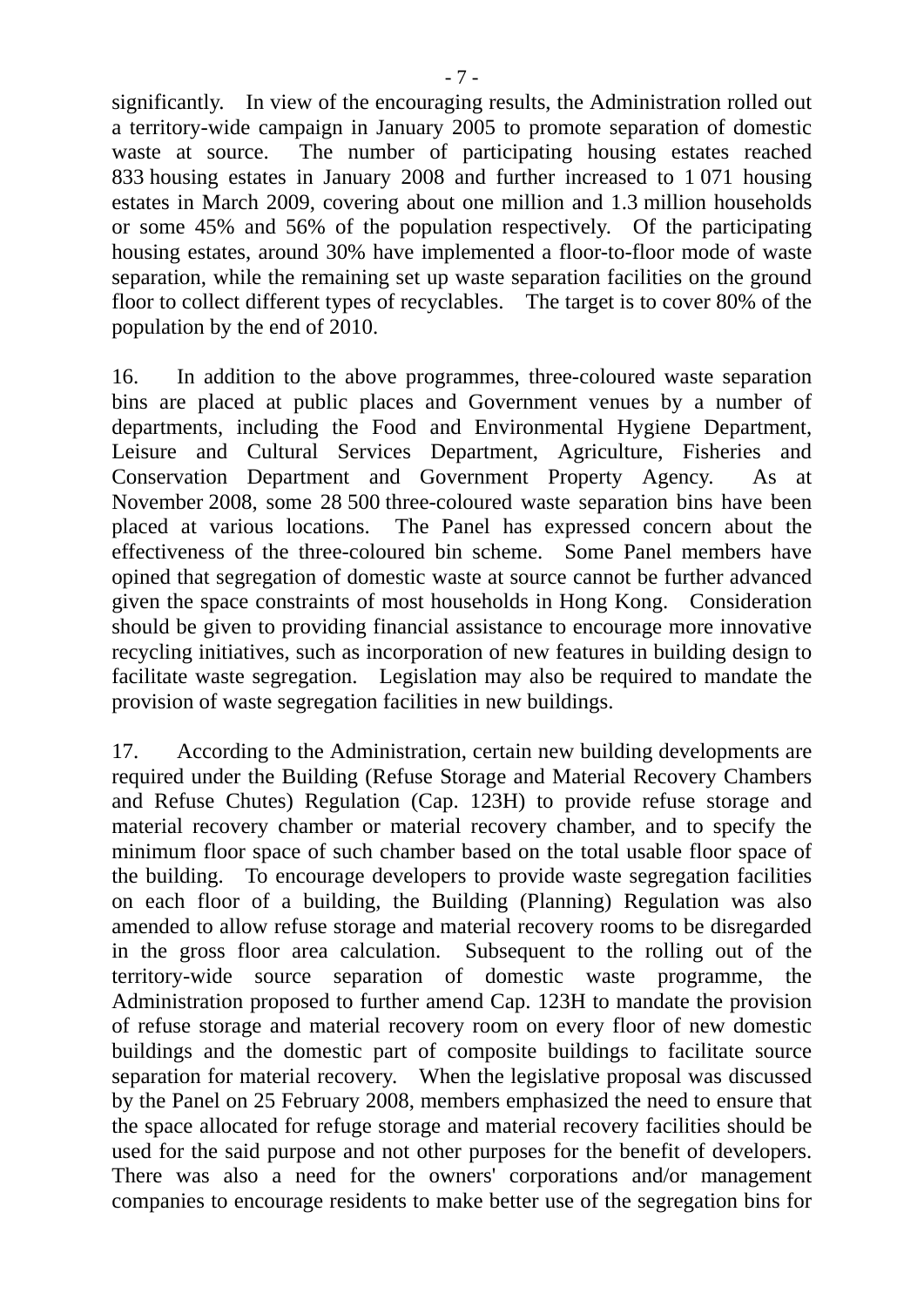separation of waste. The amended Regulation was enacted in July 2008 and came into effect on 1 December 2008.

## *Making available land for waste recovery operations*

18. The processes of collection, turning recovered materials into useable products and the sale of these products not only add values to the recovered materials but also create a circular economy that brings business and job opportunities. However, of the 2.4 million tonnes recyclable materials recovered from MSW annually, over 90% are exported for recycling. The over-dependence on export as an outlet for recovered materials makes the recycling industry insecure in the long run as the market demand for recyclable materials is highly volatile and the international trend is to increasingly restrict trans-boundary movement of waste, even recyclable waste. To address these problems and to realize the full potential of recycling, there a need to promote the local recycling industry so that recyclable materials can be turned into products that have higher economic values and more stable and reliable markets.

19. As high land and labour costs as well as insufficient recyclable materials collected are the major barriers to the growth of recycling industry in Hong Kong, suitable land on short-term tenancies has been allocated to the recycling trade with a view to promoting the recycling industry in Hong Kong. As at May 2005, 29 sites totalling 5.6 hectares have been allocated to recyclers on short-term tenancies. To encourage long-term investments and provide incentives to establish higher end industries and downstream services, the Administration has set aside 20 hectares of permanent land in Tuen Mun Area 38 for setting up the EcoPark. The construction works of the 8-hectare Phase I commenced in early July 2006 for allocation to the first batch of prospective tenants in April 2007. The remaining 12-hectare Phase II site, which was being used by the Civil Engineering and Development Department as a fill bank, was anticipated to be available towards the end of 2008. A management company has been engaged, through open tender, in November 2006, to maintain, manage and market the EcoPark at a monthly fee of about \$600,000. Apart from providing maintenance, cleaning, security control and marketing work, staff of the management company have also provided support and advisory services to the tenants for setting up their plants.

20. While supporting the establishment of EcoPark to help reduce waste, develop recycling industries and create job opportunities, some Panel members have expressed disappointment at the modus operandi of the EcoPark, which in their views is not able to attract potential tenants as evidenced by the withdrawal and termination of tenancies. The tenancy requirements, such as the provision of performance guarantee, are too stringent and have imposed excessive constraints on tenants' cash flow given the limited earnings from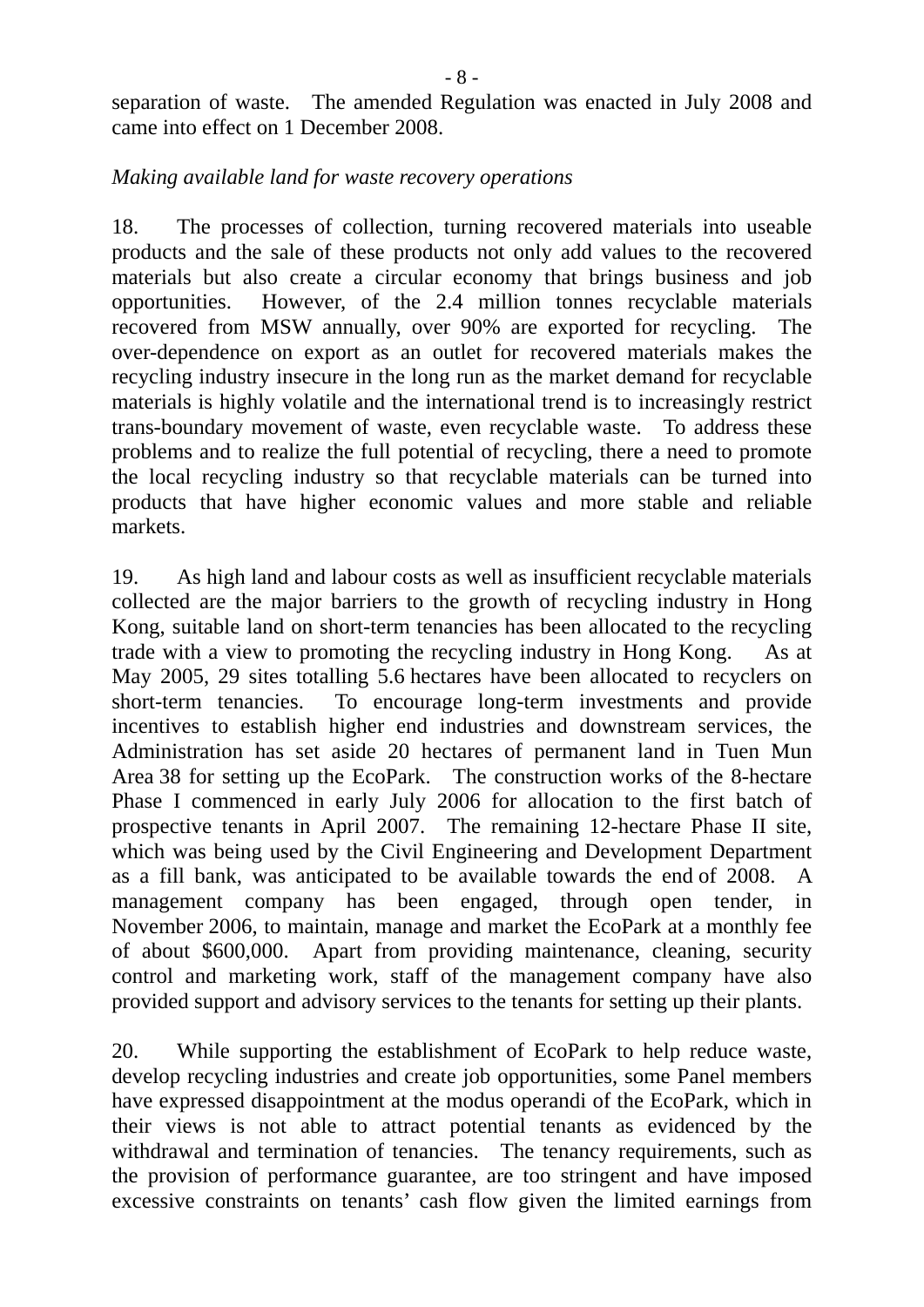recycling operations. Besides, the use of public tender for leasing of lots might not be appealing to the recycling trades as some of them might not be ready to participate in the public tender on the specified dates. Greater flexibility should be allowed in the leasing process to facilitate participation of interested recycling operators. Consideration should also be given to facilitating the development of small-scale waste recycling operations by making available smaller lots in the EcoPark. Apart from the provision of land, the Administration should also assist in identifying possible sources of recovered materials and outlets for recycled products, as recycling industries would not be viable in the absence of steady supply of waste materials and outlets for recycled products. To this end, consideration should be given to providing working areas within refuse transfer stations to facilitate waste recyclers in segregating and recycling waste.

21. At the Panel meeting on 22 November 2010, members were informed that all six lots in Phase 1 had been leased out for recycling of waste cooking oil, waste metals, waste wood, waste computers, waste car batteries and waste plastics. At the end of September 2010, four tenants had commissioned their operation. As for the remaining two tenants, one planned to commence initial operation by October/November 2010 while the other would soon start the construction work. Meanwhile, the site formation and road works of the remaining Phase 2 area had been substantially completed and the lots would be available for leasing by end 2010/early 2011. With the experience gained in the tendering of six Phase 1 lots and taking into account the feedback from project stakeholders and the survey from the trade, adjustments to the types of waste to be processed, lot size, length of tenancy and tender assessment would be made to increase the attractiveness of Phase 2. Some members had reservation on the proposed leasing arrangement for Phase 2 as this had failed to take into account the recommendations in the Public Account Committee Report No. 54, particularly in respect of levels of rents. Other members stressed the need to ensure the viability of recycling operations, and that the Administration should put in place a waste recycling strategy and complementary policies.

## Bulk reduction and disposal of unrecyclable waste

22. The quantity of MSW requiring disposal was maintained at about 3.4 million tonnes each year from 2000 to 2008, comparing favourably with the 3.5% annual growth rate in the years before 2000. Compared to 2007, the quantity of domestic waste disposed of at landfills in 2008 dropped by another 4.3% to about 2.23 million tonnes, representing a cumulative decrease by about 11% since the launch of the Policy Framework in 2005. However, the landfill disposal of C&I waste has a cumulative increase of about 10% to 1.08 million tonnes per year in 2008, which was probably driven by robust economic growth and strong tourism influx. Notwithstanding, there will still be large volumes of waste which cannot be recycled and need to be properly disposed of.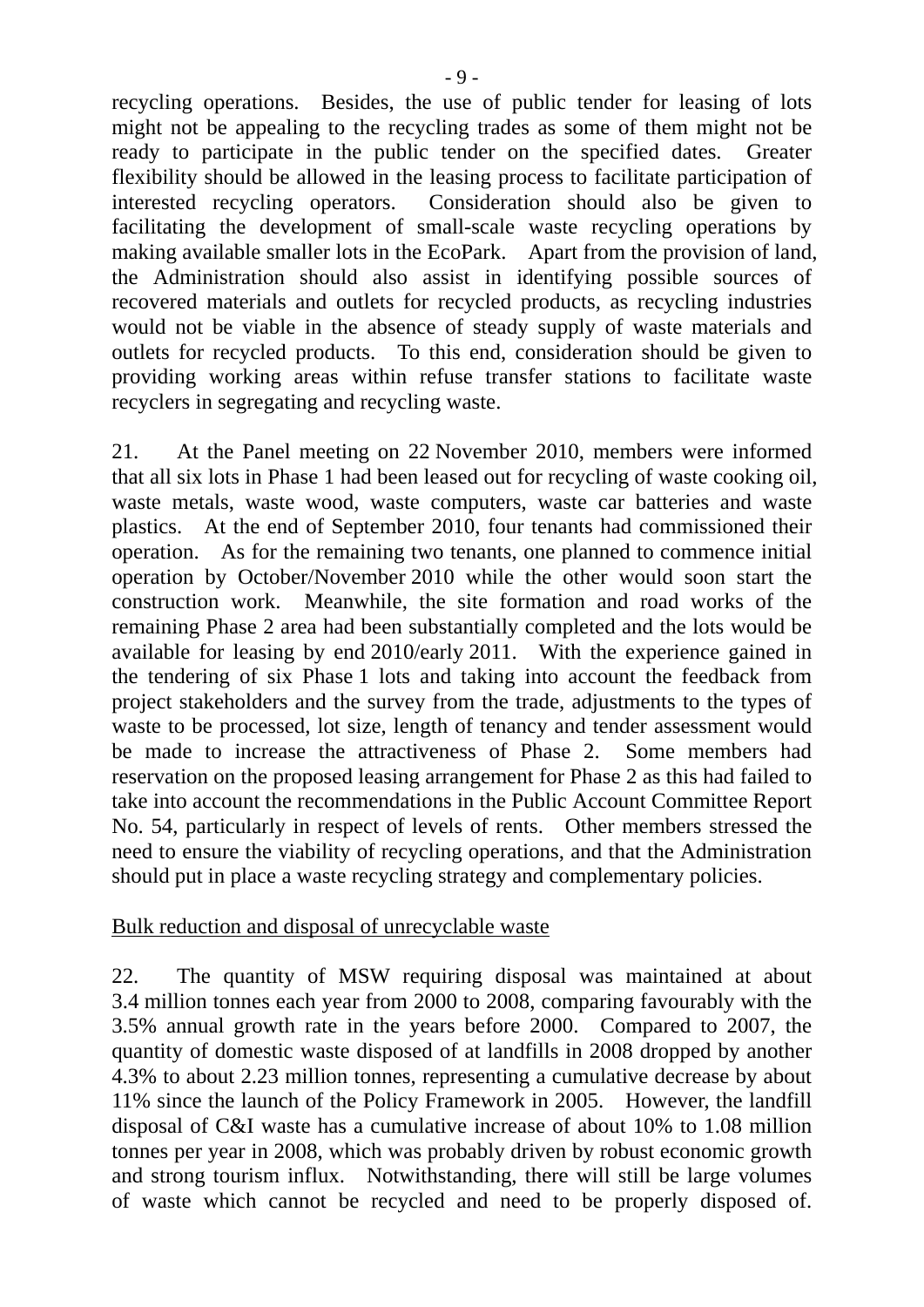Maintaining the current manner of disposing of waste without treatment at landfills and using landfill as the only waste management is not sustainable. Hence, there is a need to explore new waste treatment technologies for the development of Integrated Waste Management Facilities (IWMF).

23. In late April 2002, the Administration launched an expression of interest (EoI) exercise to invite local and overseas suppliers and facility operators to propose waste treatment technologies for the development of IWMF in Hong Kong. A total of 59 submissions were received, in which six technology types, namely composting, anaerobic digestion, incineration, gasification, a combination of mechanical and biological treatment as well combustion of fuel derived from waste for the production of cement, were identified. Based on these technologies, the Advisory Group on Waste Management Facilities (AG) set up to assist in assessing EoI had further short-listed the following eight strategy options, some of which comprised more than one technology, that appeared to be suitable for Hong Kong -

Option 1 – Incineration with energy recovery;

Option 2 – Gasification;

Option 3 – Close-coupled gasification-combustion;

- Option 4 Material Recovery and combustion of refuse derived fuel for cement production;
- Option 5 Mechanical-Biological Treatment (MBT);

Option 6 – Composting and Incineration;

Option 7 – Anaerobic Digestion and Incineration; and

Option 8 – MBT and Gasification

Taking into account it's the strengths and weaknesses of each option, AG recommended that IWMF should adopt a multi-technology approach so that the most suitable technology could be applied to deal with different waste streams of MSW. Incineration was considered the preferred technology as it was a technologically well-proven method adopted by many advanced countries in Europe and Asia.

24. Some Panel members were skeptical that the Administration was trying to push forward incineration as the way forward for resolving the waste problem. They remained of the view that separation of waste at source and the development of recycling industry were best for Hong Kong. Other members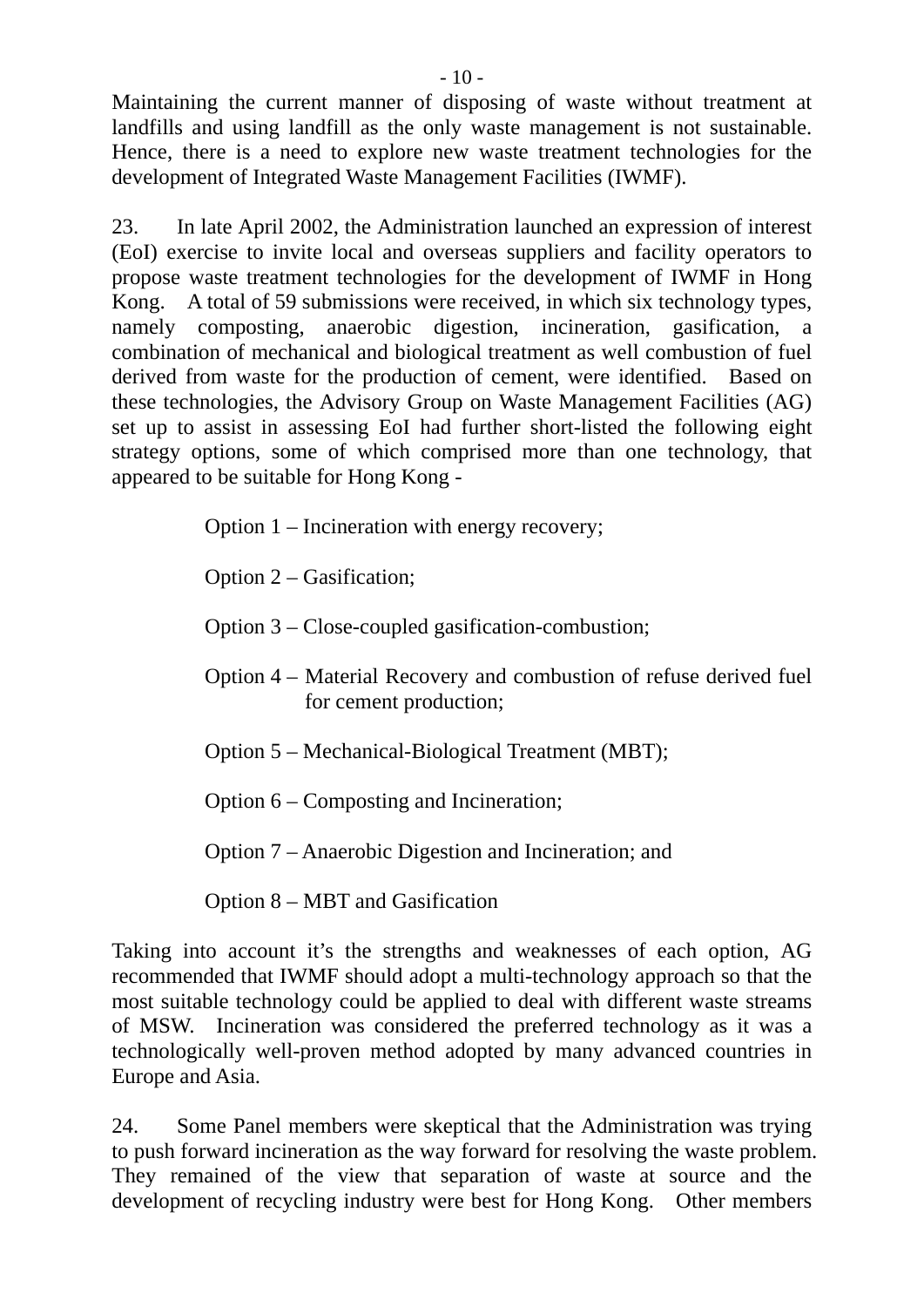stressed the need to use the most advanced technology for incineration even if this might entail a higher cost. Efforts should also be made to reduce the amount of waste to be incinerated. As a consolidated view on the way forward for the management of MSW, the Panel passed the following motion in 2005 -

> "That this Panel urges the Administration to include in parallel in the upcoming strategy document on municipal solid waste management a holistic and comprehensive plan, targets and timeframes for measures on waste avoidance and minimization; recovery, recycling and reuse; as well as bulk reduction and disposal of unrecyclable waste."

25. In March 2007, the Panel was informed that thermal treatment would be adopted as the core technology for developing IWMF while biological treatment would be used for source-separated biodegradable waste and mechanical sorting and recycling for clean mixed recyclables. Following a site search exercise, two sites at Shek Kwu Chau and Tsang Tsui Ash Lagoons were identified as potentially suitable for IWMF, which would be developed in phases having regard to the size of the overall waste problem. The first phase would have a treatment capacity of about 3 000 tonnes per day. Detailed engineering and environmental impact assessment (EIA) studies for both sites would be carried out to ascertain their ultimate suitability. Subject to the study findings, a final decision on the choice of site would be made with a view to commencing construction as soon as practicable for commissioning in mid 2010. There were dissenting views on the use of thermal technologies for treatment of MSW. Some members opined that with the adoption of the incineration option, the Administration's efforts to reduce and recycle waste would be diminished. Other members however considered that more should be done to convince the public of the advantages of using non-polluting incinerators as a means of waste treatment, given that the use of landfills for disposal of MSW was not sustainable in the long run. There were also questions on the impacts on ash disposal and the drug rehabilitating centre in the event that Tsang Tsui Ash Lagoons and Shek Kwu Chau were chosen as the site for IWMF respectively. Some members expressed concern about the placing of a large share of obnoxious facilities in Tuen Mun. To this end, consideration should be given to providing facilities for the betterment of the district.

26. As food waste constitutes some 28% of C&I waste disposed of at landfills, a pilot composting plant was commissioned in mid-2008 to gather experience and information on the collection and treatment of organic waste. In view of the positive feedback on the use of compost for organic farming, and as a part of the long-term waste treatment strategy, the Administration will develop the Organic Waste Treatment Facilities (OWTF) in two phases, with each phase handling about 200 tonnes of source separated food waste from the C&I sector per day. Biological treatment technology, like composting or anaerobic digestion, will be adopted. The first phase of OWTF is planned to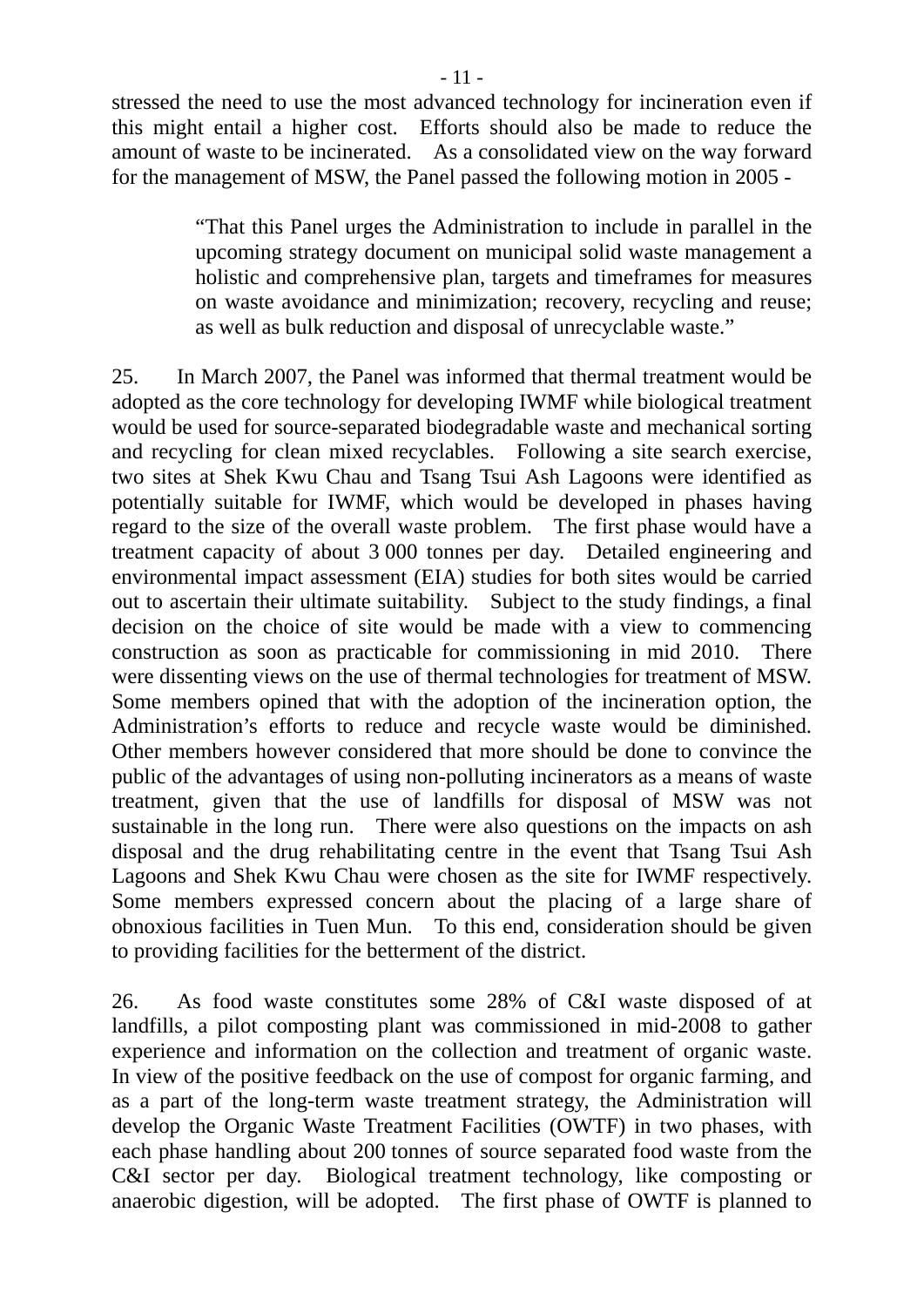be built in Siu Ho Wan on Lantau Island, and is targeted to be commissioned in mid 2010s. The second phase will be built in Sha Ling in North District by late 2010s. Some members were concerned about the limited capacity of OWTF Phase I which could only handle about 200 tonnes of source-separated food waste from the C&I sector, as compared to daily generation of over 3 700 tonnes of organic fraction of MSW in Hong Kong. They also enquired about the means to reduce food waste from domestic source which accounted for over 70% of the total food waste generated.

27. According to the Administration, the three strategic landfills for final repository of non-recyclable and residual waste would start to approach their capacity one by one in the mid to late of 2010s and their extension would be necessary. As set out in the Policy Framework, the Administration's target is to commission the landfill extensions before the exhaustion of the existing landfills. In this connection, the engineering feasibility and EIA studies on the extension of the NENT Landfill, SENT Landfill and WENT Landfill have been completed. When the environmental impacts associated with the proposed extension of SENT Landfill to the Clear Water Bay Country Park (CWBCP) was discussed at the Panel meeting on 27 October 2008, members noted that the proposal did not have the support of the Sai Kung District Council (SKDC) or Tseung Kwan O (TKO) residents as the extension would further aggravate the odour nuisance. They also found it difficult to accept that the extension of SENT Landfill would encroach into CWBCP. The Administration was urged to work out a solution to tackle the waste management problem and odour nuisance at the same time. On 4 June 2010, the Country Parks (Designation) (Consolidation) (Amendment) Order 2010 was published in the Gazette to replace the original approved map in respect of CWBCP with a new approved map under which five hectares of land of would be used for the extension of SENT Landfill. Given the strong opposition from SKDC, and that the Administration was not able to address the odour problem, the Subcommittee formed to study the Order passed a resolution to move a motion to repeal the Order. The motion was passed at the Council meeting on 13 October 2010. The report of the Subcommittee is hyperlinked below for ease of reference.

28. On 4 January 2011, the Administration announced that it would scale down the SENT Landfill extension into TKO Area 137 to 13 hectares without encroaching into five hectares of CWBCP. The proposed extension might allow the lifespan of the SENT Landfill to last until 2020 to tie over the planning of new permanent waste transfer facility in South-East New Territories so that construction waste in this region could be sorted and bulk transferred to other landfills. The relevant Legislative Council Brief is hyperlinked below.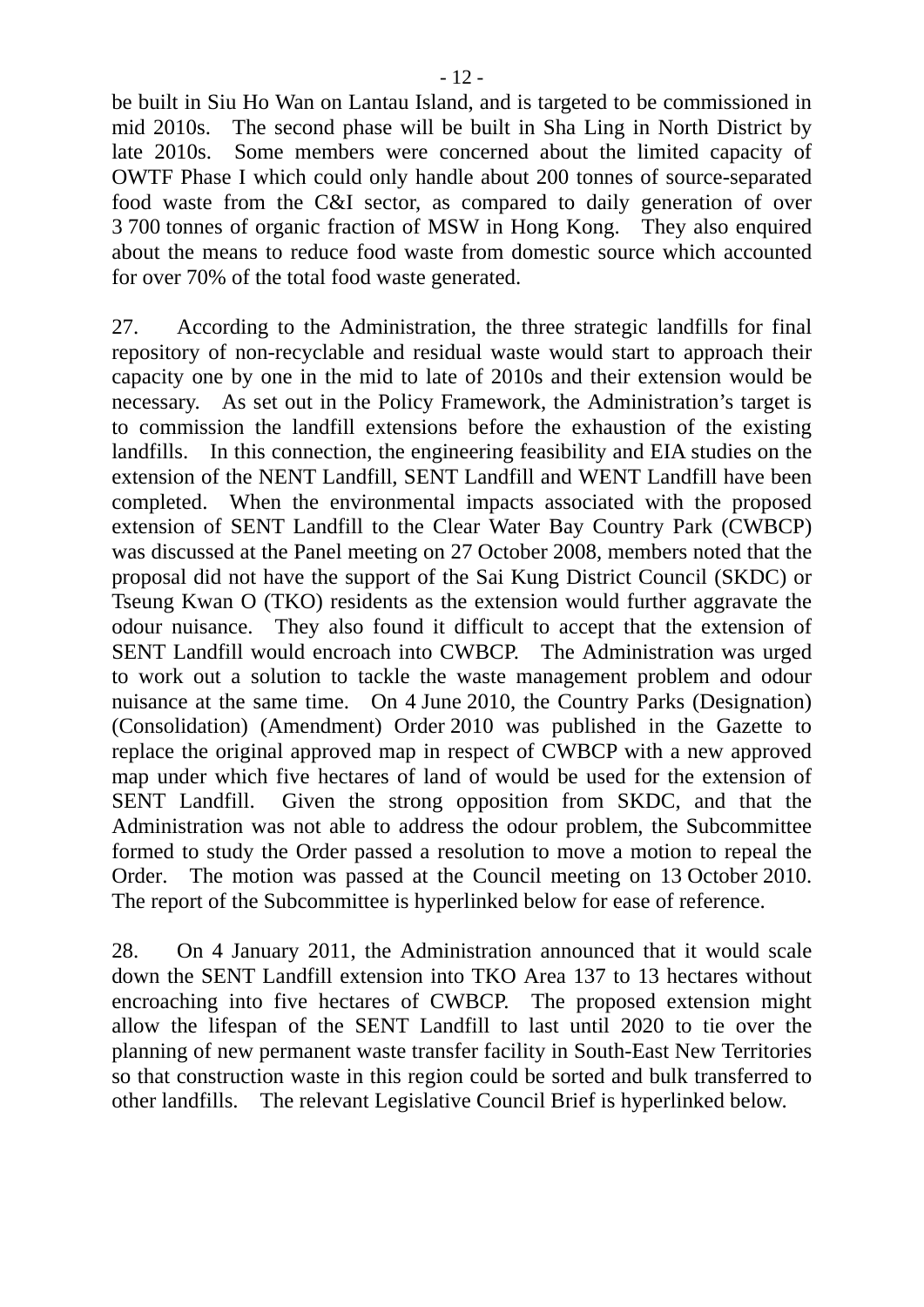## Enhancing publicity and education

29. The Panel has noted that publicity and public education programmes, including exhibitions, seminars, visits by a theme van on waste problems and solutions to shopping centres, schools and housing developments etc., have been organized to promote waste prevention and recovery. Workshops for teachers to enhance their knowledge and teaching skills in waste issues have also been organized. A hotline service has also been put in place to provide information and advice on waste reduction and separation.

# Government to take a leading role

30. According to the Administration, all government bureaux and departments are urged to reduce photocopying paper consumption by 10% by 2006-07 i.e. an annual reduction of 2.5%, using 2002-03 as the base year. The recycled content required in the specification of recycled photocopying paper has also been revised from 50% to 80%. Also, the use of retreaded tyres has been extended to all government medium and heavy vehicles. Where practicable, departments involved in greening work are encouraged to use compost made from organic waste. In addition, the Government Logistics Department (GLD) has developed a set of guidelines on green procurement for government departments and the amount of purchases under the green procurement policy has amounted to over \$40 million per year. Apart from government departments, the Panel has opined that the guidelines should also be applied to public works projects so that more environment friendly materials could be used for construction works.

## Closer cooperation with the business sector

31. The Panel has noted that business sector, particularly management companies, restaurants and hotels, are encouraged to take a more active role in waste prevention. Examples include leftover food donation programme, furniture and plastic bottles and textile recycling programmes specially designed for hotels, plastic bag recovery programmes involving supermarket chains and mooncake containers recovery trial involving property management companies and restaurants.

# Closer cooperation with District Councils

32. According to the Administration, collaboration with District Councils in carrying out various types of district-based waste prevention and recovery will continue as they are in a better position to assess the needs of the districts, and at the same time can mobilize the support of local residents.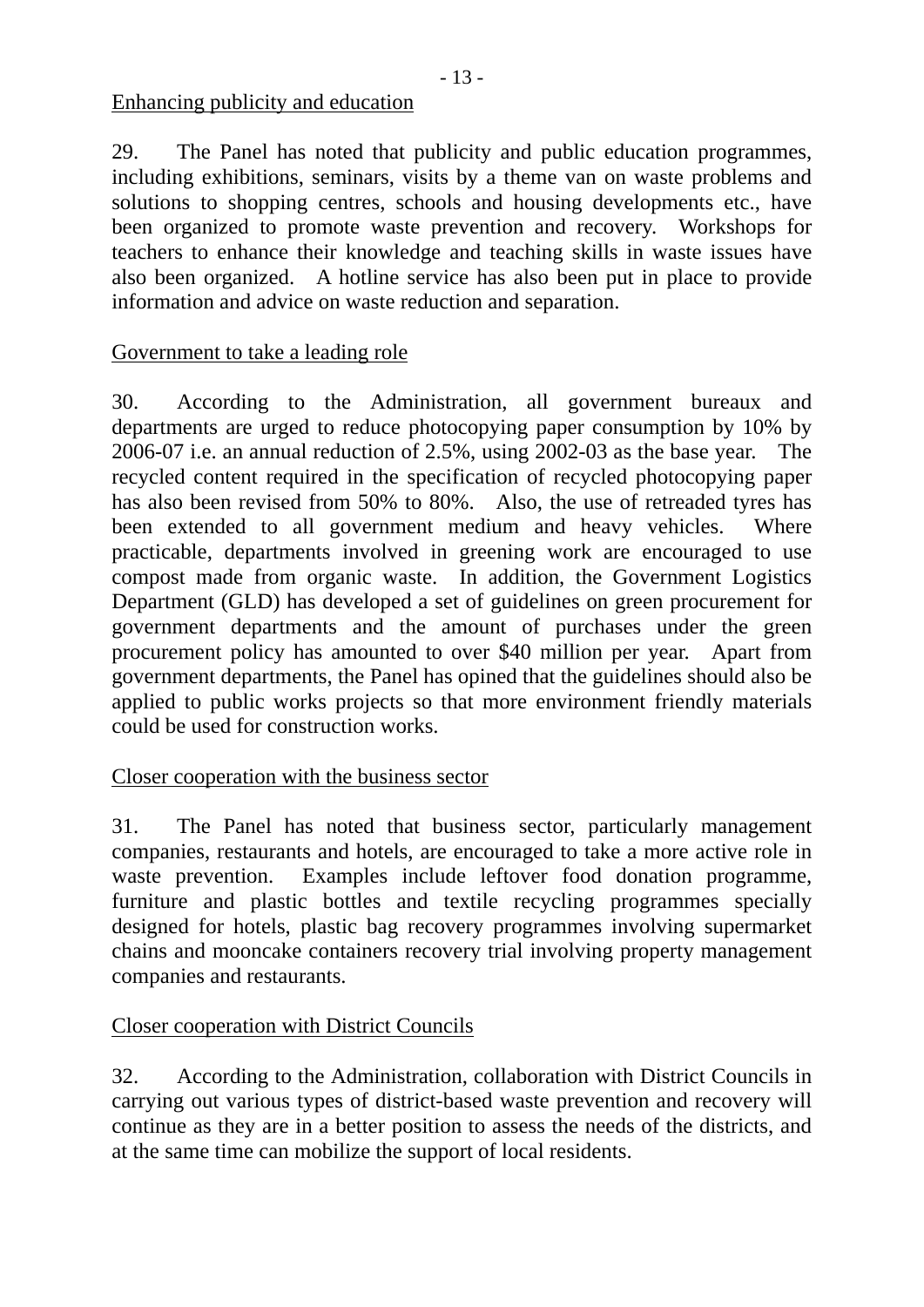### **Latest development**

33. The Administration proposes to update members on the progress of the key initiatives in the Policy Framework at the next Panel meeting on 24 January 2011

# **Relevant papers**

Information paper provided by the Administration for the EA Panel meeting on 24 February 2003 http://www.legco.gov.hk/yr02-03/english/panels/ea/papers/ea0224cb1-958-3-e.pdf

Minutes of the EA Panel meeting on 24 February 2003 http://www.legco.gov.hk/yr02-03/english/panels/ea/minutes/ea030224.pdf

Information paper provided by the Administration for the EA Panel meeting on 23 February 2004 http://www.legco.gov.hk/yr03-04/english/panels/ea/papers/ea0223cb1-1031-3-e.pdf

Minutes of the EA Panel meeting on 23 February 2004 http://www.legco.gov.hk/yr03-04/english/panels/ea/minutes/ea040223.pdf

Information paper provided by the Administration for the EA Panel meeting on 28 February 2005 http://www.legco.gov.hk/yr04-05/english/panels/ea/papers/ea0228cb1-960-7-e.pdf

Minutes of the EA Panel meeting on 28 February 2005 http://www.legco.gov.hk/yr04-05/english/panels/ea/minutes/ea050228.pdf

Information paper provided by the Administration for the EA Panel meeting on 23 May 2005 http://www.legco.gov.hk/yr04-05/english/panels/ea/papers/ea0523cb1-1544-15-e.pdf

Minutes of the EA Panel meeting on 23 May 2005 http://www.legco.gov.hk/yr04-05/english/panels/ea/minutes/ea050523.pdf

Information paper provided by the Administration for the EA Panel meetings on 15 December 2005 and 19 January 2006 http://www.legco.gov.hk/yr05-06/english/panels/ea/papers/ea1215cb1-486-4-e.pdf

Minutes of the EA Panel meeting on 15 December 2005 http://www.legco.gov.hk/yr05-06/english/panels/ea/minutes/ea051215.pdf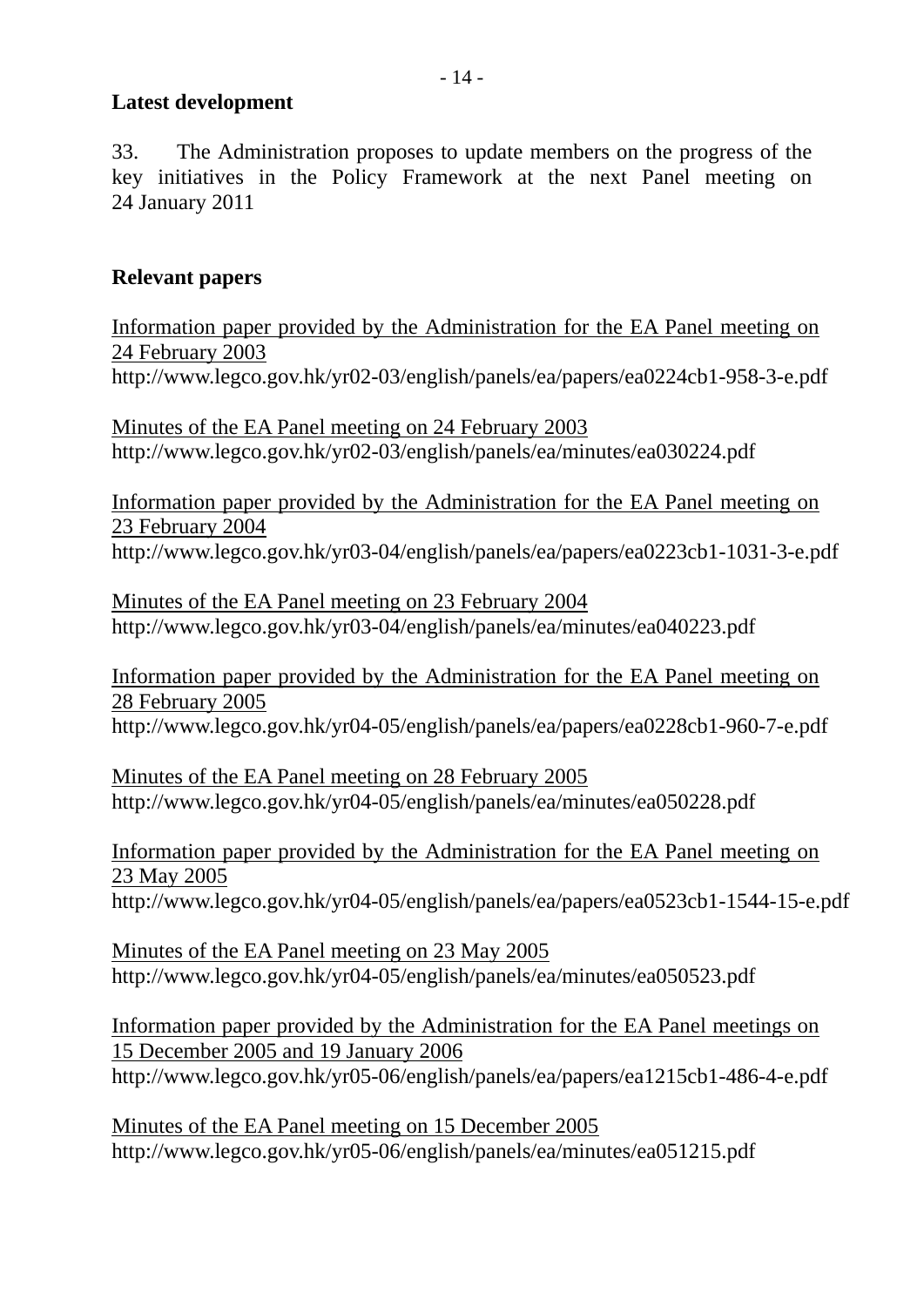- 15 - Minutes of the EA Panel meeting on 19 January 2006 http://www.legco.gov.hk/yr05-06/english/panels/ea/minutes/ea060119.pdf

Information paper provided by the Administration for the EA Panel meeting on 26 March 2007

http://www.legco.gov.hk/yr06-07/english/panels/ea/papers/ea0326cb1-1182-6-e.pdf

Supplementary information paper provided by the Administration for the EA Panel meeting on 26 March 2007 http://www.legco.gov.hk/yr06-07/english/panels/ea/papers/ea0326cb1-2210-1-e.pdf

Minutes of the EA Panel meeting on 26 March 2007 http://www.legco.gov.hk/yr06-07/english/panels/ea/minutes/ea070326.pdf

Information paper provided by the Administration for the EA Panel meeting on 25 February 2008 http://www.legco.gov.hk/yr07-08/english/panels/ea/papers/ea0225cb1-844-3-e.pdf

Minutes of the EA Panel meeting on 25 February 2008 http://www.legco.gov.hk/yr07-08/english/panels/ea/minutes/ea080225.pdf

Report of the Bills Committee on Product Eco-responsibility Bill to the Council meeting on 9 July 2008 http://www.legco.gov.hk/yr07-08/english/bc/bc04/reports/bc040709cb1-2075-e.pdf

Information paper provided by the Administration for the EA Panel meeting on 27 October 2008 http://www.legco.gov.hk/yr08-09/english/panels/ea/papers/ea1027cb1-88-6-e.pdf

Minutes of the EA Panel meeting on 27 October 2008 http://www.legco.gov.hk/yr08-09/english/panels/ea/minutes/ea20081027.pdf

Report of the Subcommittee on Product Eco-responsibility (Plastic Shopping Bags) Regulation to the House Committee issued on 2 April 2009 http://www.legco.gov.hk/yr08-09/english/hc/papers/hccb1-1218-e.pdf

Information paper provided by the Administration for the EA Panel meeting on 27 April 2009 http://www.legco.gov.hk/yr08-09/english/panels/ea/papers/ea0427cb1-1357-3-e.pdf

Minutes of the EA Panel meeting on 27 April 2009 http://www.legco.gov.hk/yr08-09/english/panels/ea/minutes/ea20090427.pdf

Question raised by Hon Jeffrey LAM at the Council meeting on 6 January 2010 http://www.legco.gov.hk/yr09-10/english/counmtg/agenda/cm20100106.htm#q\_16